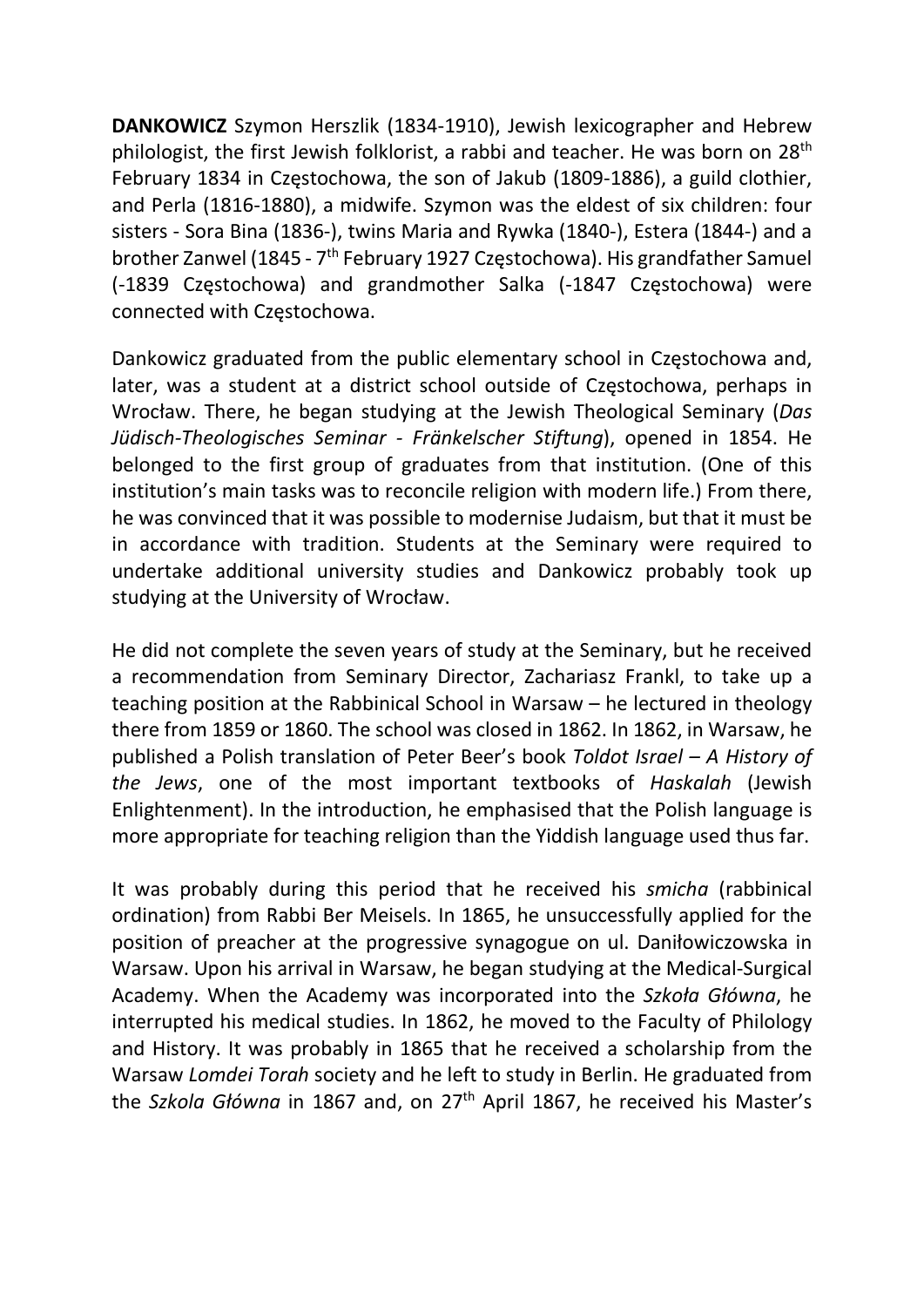degree on the basis of his thesis "On the Influence of Avesta<sup>1</sup> on the Culture of Semitic Peoples".

During his time in Warsaw, Dankowicz participated in the meetings of the "salon of young Jewish intellectuals" in the Toeplitz home. A current of polonisation was very clear in the "salon" but, within it, Dankowicz represented the rightwing, strongly attached to Judaism. In a paper written in 1860, he stated that the Jews were a separate nation. It was one of the first voices with a Zionist tone, not just within the country. In 1862, in response to an appeal to collect Jewish proverbs and to publish them, he worked with  $\rightarrow$  Daniel Neufeld's "Jutrzenka". There, he also published three parts of his own collection of proverbs.

He was accused of referring to Jews as a nation and not as a minority, and of promoting the Yiddish language (then considered as jargon), which Dankowicz officially denied. The project, which he initiated, failed due to resistance from the progressive Jewish quarter. However, Dankowicz became of the pioneers of Jewish ethnography in Central and Eastern Europe. He worked with the "Izraelita" periodical dates back to 1867.

After graduating, he left for Kraków. In January 1868 (after a Polish language test), he was employed, on contract until  $15<sup>th</sup>$  January 1871, as rabbi of the progressive Tempel Synagogue. He became an object of attacks - his choice not being recognised by the Orthodox Jewish Committee. His salary was withheld, but was then paid from private funds. Dankowicz's greatest success was a sermon delivered on 8<sup>th</sup> July 1869 at the reburial ceremony of the remains of King Kazimierz Wielki (Kazimierz the Great). He called the Jews "a part of the Polish nation" and called for understanding between the Jewish and Christian communities. The sermon was printed and the proceeds from its sale was applied towards the coffin and the renovation of the royal monument.

From 1868, he gave free Polish lessons to adult Jews. He was a teacher of religion in several schools. In 1869-72, he was director of Szkoła Główna Izraelicka [Main Israelite School] in Kazimierz, where he introduced Polish as the language of instruction. From 1869, he worked as a full-time teacher of religion in Kraków high schools. From 1872, he also taught at the Male Teachers' Seminary. He resigned from these positions in 1875.

 $1$  [TN: Avesta is a sacred book of Zoroastrianism containing its cosmogony, law, and liturgy - the teachings of the prophet Zoroaster (Zarathushtra).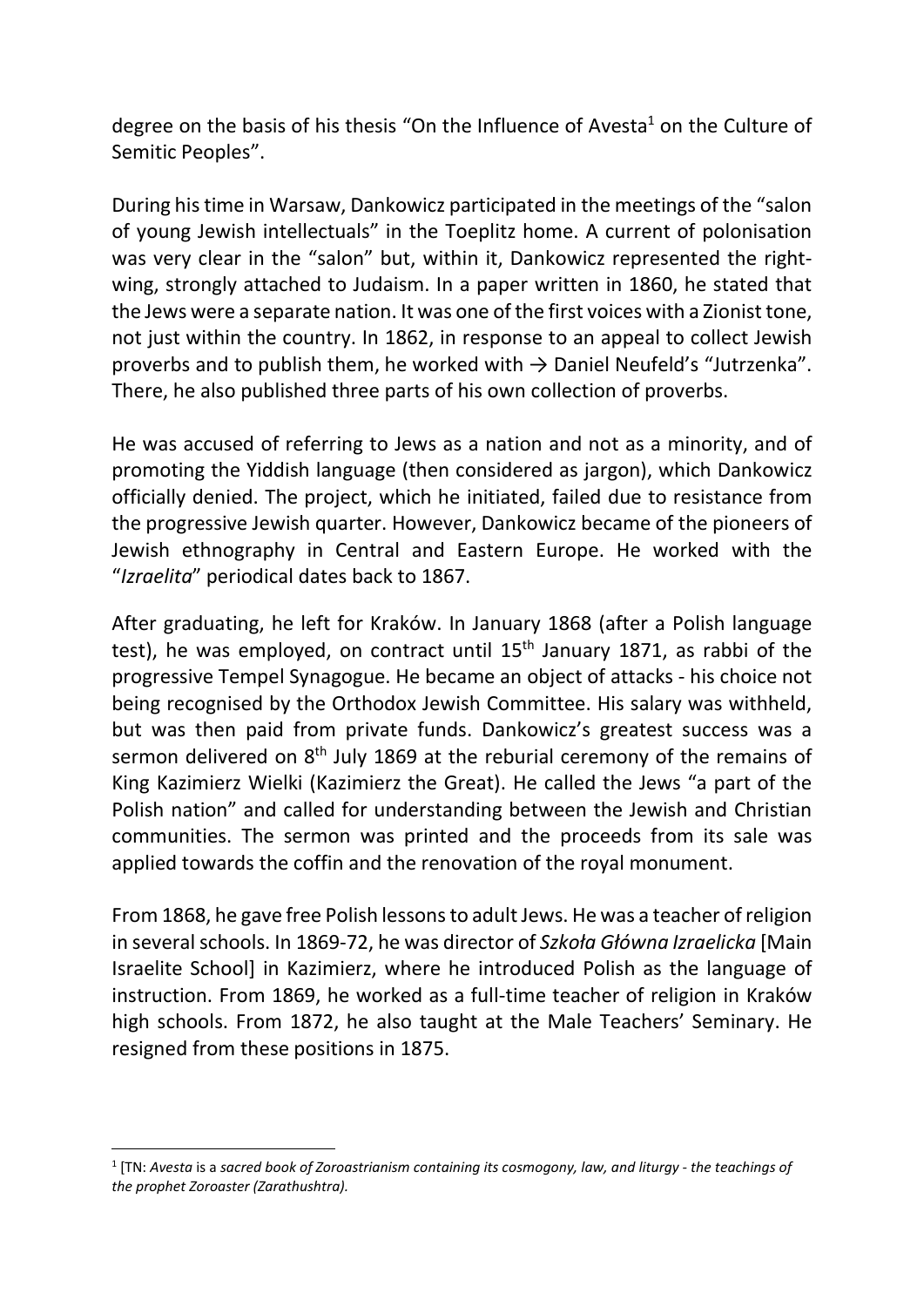In 1875, he published his own textbook entitled Dzieje biblijne ułożone na podstawie pierwotworu Pisma św. During the summer semester of the 1968/69 academic year, he studied in the Faculty of Philosophy at the Jagiellonian University. He did not continue these studies yet, from 1869, he used the title of "Doctor". In the autumn of 1875, he took up the position of rabbi in Świecie (Schwetzen) in the Prussian partition, in 1879 w Międzychodzie (Birnbaum) and in 1883 in Strakonice in the south of the Czech Republic.

From 1888, he served as Chief Rabbi of Bulgaria, based in Sofia. The expiration date of his contract coincided with his trial for insulting the Christian population. Despite being acquitted, [his contract was not renewed and] he was dismissed. He left Sofia in the spring of 1892 but, for at least a year, his family was already living in Vienna. In 1897, he moved to Tarnopol, probably on his own. He worked as a preacher-rabbi in the progressive synagogue and as headmaster of a fourgrade Jewish school. In 1899, he returned to Vienna.

His contemporaries described Dankowicz as being of "above average height, being broad shouldered, with a massive neck, a face more square than oval, small eyes hidden behind large dark glasses, a short beard and bald". His gestures were "cold, heavy, a little awkward – without any livelier movement, without a warm or friendly word". He had extensive general knowledge and, to a lesser degree, religious knowledge. He spoke several languages, but struggled to win the sympathy of his fellow Jews. Progressive deafness (from at least 1888) hampered him and later prevented him from working. From April 1910, he was in Dr. Fürth's sanitorium in Vienna, where he died of pneumonia on 8<sup>th</sup> May in that same year. He was buried in Zentralfriedhof in Vienna (Jewish section, group 50, row 43, grave No. 90).

His wife (from circa 1870) was Maria Schermesser (13<sup>th</sup> November 1846 Brody – 24th April 1910 Vienna). In Kraków, they had daughters Rozalia (1871-), Cecylia (1872-) and Helena (1874-). In Świecie, they had sons Filip Samuel ( $2<sup>nd</sup>$  May 1877 – 5th March 1898 Wienna) and Zygfryd Fritz (15th April 1878) who, in 1897-1902, studied in the Law Faculty of Vienna University (he only received his degree in 1905). He worked as a bank clerk. The father's obituary also lists Paula Dankowicz, probably the youngest of the children. Their daughter Rosa (Rozalia) Minzes, the widow of an editor, also lived in Vienna. Cecylia, married  $\rightarrow$  Michał Hertz and → Helena Wierzbicka lived in Częstochowa

Corpus studiosorum (A–D), p. 721; PSB, vol. IV, (M. Bałaban), p. 422. – J. Szacki, Jidn in Czenstochow bis cu der erszter welt-milchome, w: Czenstochower Jidn, pp. 17–18; Z. Borzy